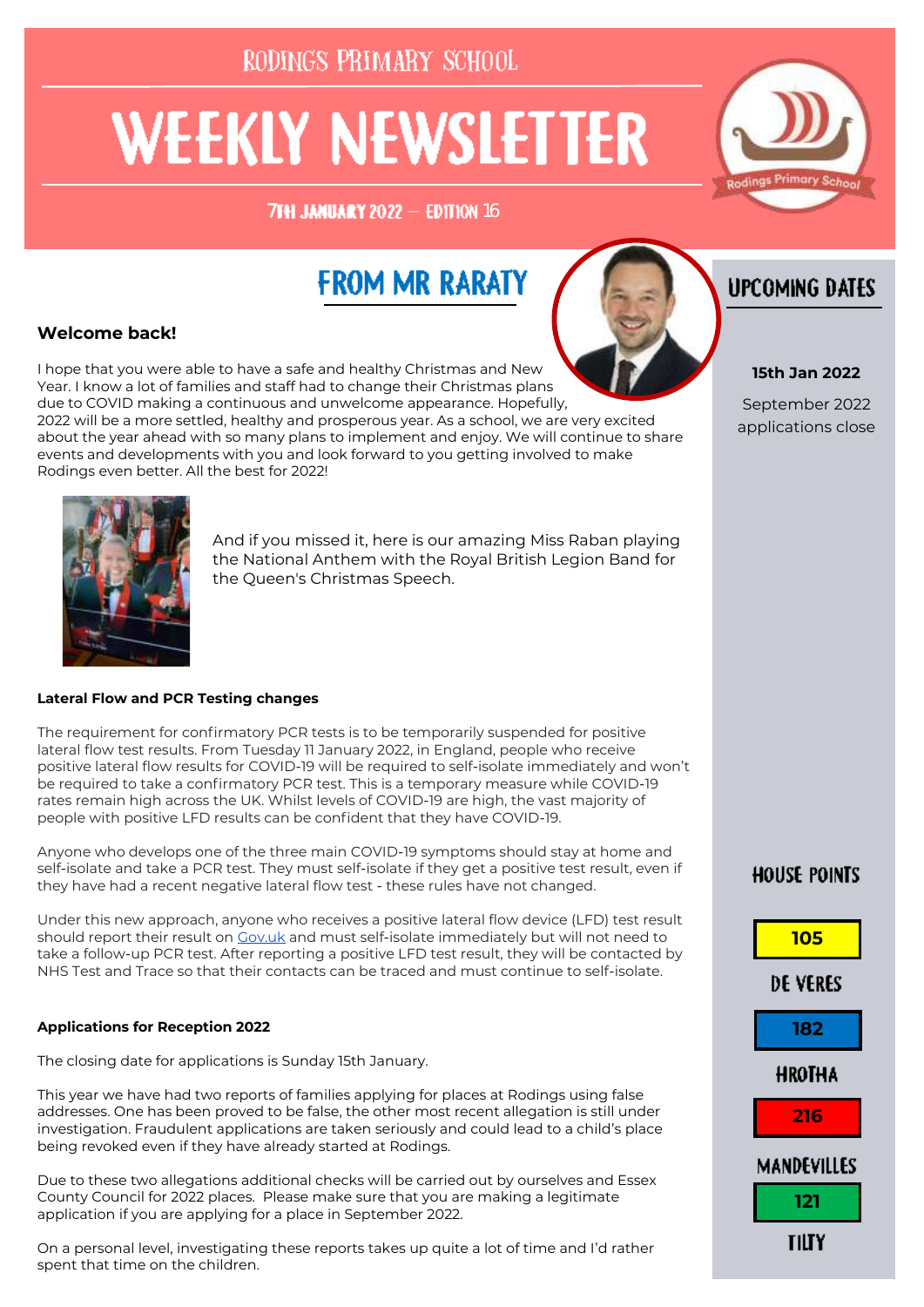# UPDATE FROM YOUR GOVERNING BOARD

The Governing Board met for the last time in 2021 on Monday 13th December.

We welcomed two new parent Governors, Lauren Dearsley who will be the link governor for Year 2 Kookaburras and Karen Whitehouse, Year 1 Hummingbirds.

The main focus of this Full Governing Board was the Head Teachers report. This is an extremely detailed report covering a wide variety of facts, figures, graphs and charts. This is the Governing Boards formal opportunity to hear from Mr Raraty not just about the data but the information that sits behind it. We also got the opportunity to quiz him for nearly two hours. The purpose is to support the Head and his team to ensure the school is the best it possibly can be.

The governing board also had an opportunity to explore the longterm financial plan for the school. We were all reassured and impressed with everything we heard.

Away from governance - despite the challenges to us all due to COVID-19 a number of the governors were able to attend the school in the run up to Christmas to enjoy Christmas dinner with their classes. The governors really do enjoy the opportunity to visit the school whenever they can, seeing the children and talking to the teaching staff…it has absolutely nothing to do with the roast dinner!

And finally, the Governing board hope you all enjoyed a nice Christmas with your families and you had a wonderful New Year.

Andy Mariner

Governor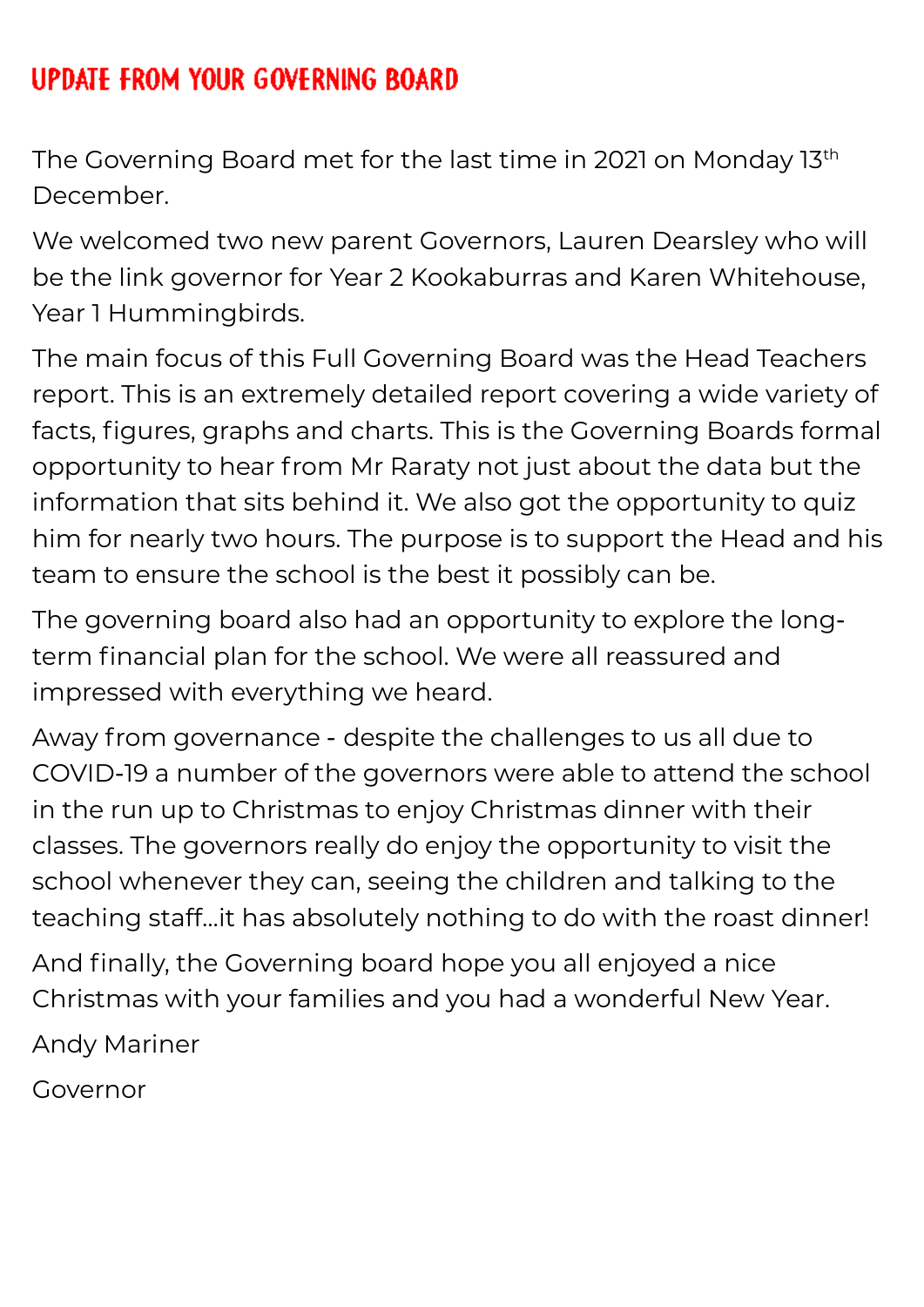



Are you concerned about child's safety on the internet and would like advice and support on how to keep them safe?

**The Essex Child and Family Wellbeing Service presents Virtual eSafety Parent Workshops with** 



## **Wednesday 19th January 2022 8.00pm – 9.30pm**

*These free parent's workshops will look at the online world and how our young people are using it. How they are navigating around restrictions and using the internet without the parent's knowledge.*

This includes :

- Favourite apps and games.
- Dangers they face
- How young people are being influenced online
- Solutions that parents can adopt to help keep their children safe.
- Stranger Danger message that parents are familiar with and make it ready for 2021

To book your place now please call us on **0300 247 0122** Monday – Friday 9am-5pm



Services commissioned by: